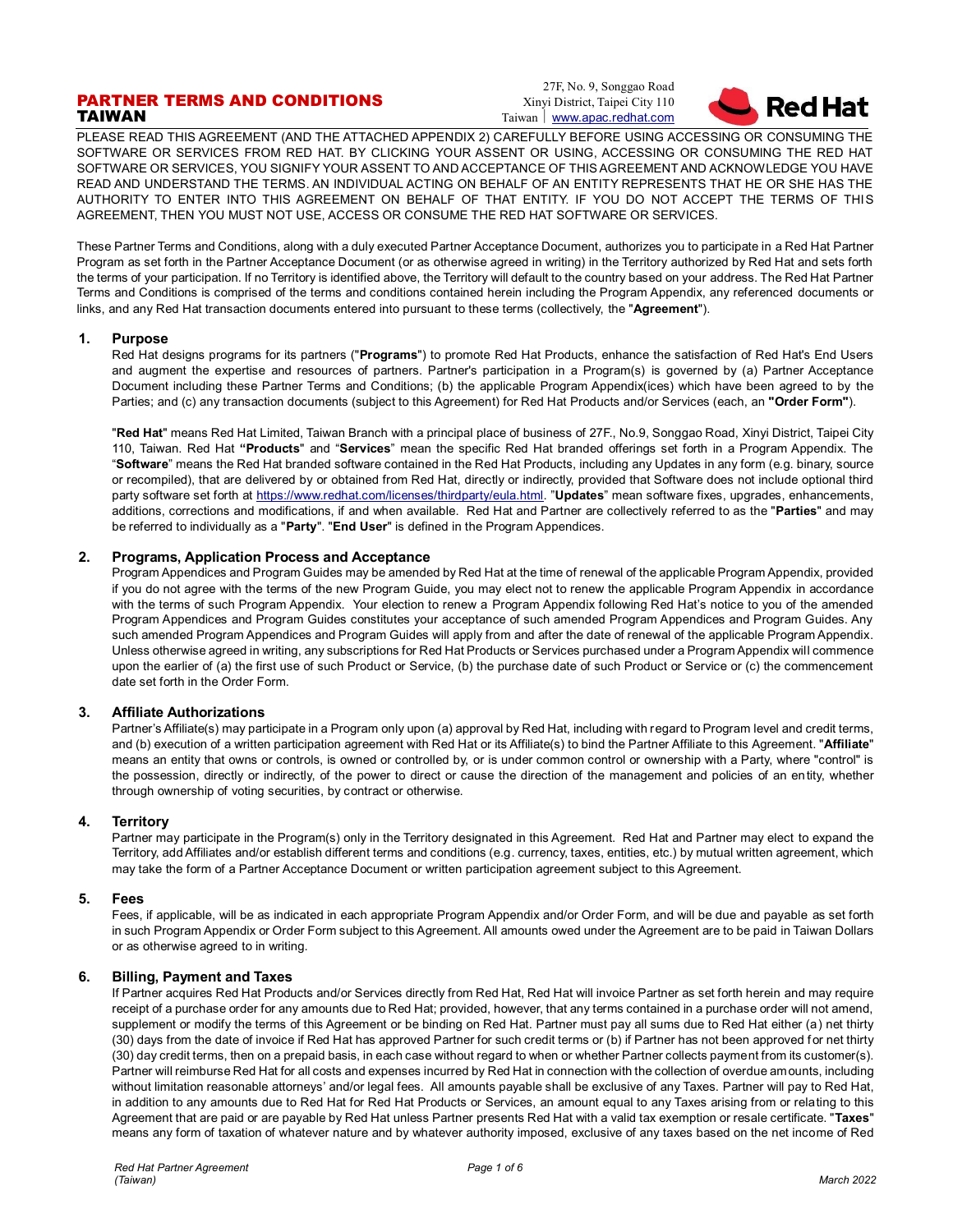Hat. In the event of a cross-border transaction, if Partner is required under any applicable law or regulation, domestic or foreign, to withhold or deduct any portion of the payments due to Red Hat, then the sum payable to Red Hat will be increased by the amount necessary for Red Hat to receive an amount equal to the sum it would have received had no withholdings or deductions been made. The Parties will work together in good faith to minimize adverse tax consequences created by cross-border transactions. Any payments more than thirty (30) days past due will be subject to a late fee of one and one-half percent (1½%) per month, or the maximum rate allowable by law, whichever is less.

# **7. Verifications**

If Partner acquires Red Hat Products and/or Services directly from Red Hat, during the Term and for at least two (2) years thereafter, Partner will keep and maintain commercially reasonable written records regarding Partner's use and distribution of the Red Hat Products and Services and business activities related to the Program(s) ("**Records**"). Red Hat may, at its own expense, verify the Records to determine Partner's compliance with this Agreement. This verification may take the form of requests for information, documents or records (to which Partner will respond promptly), on-site visits (for which Partner shall grant Red Hat the requisite access), or both. The Parties will act reasonably and cooperate with each other in respect of such verifications. Any on-site visit will occur during regular business hours and will not interfere unreasonably with Partner's business. For an on-site visit, Red Hat will give Partner at least thirty (30) day's prior written notice.

# **8. Trademarks**

- **8.1** The term "**Red Hat Marks"** means the trademarks owned by Red Hat or a Red Hat Affiliate that are set forth in an applicable Program Appendix. Red Hat grants Partner a non-exclusive, non-transferable, royalty-free, revocable license in the Territory and during the Term to use the Red Hat Marks solely in connection with the marketing and distribution of Red Hat Products and/or Services as permitted in this Agreement, without the right to sublicense. Partner agrees to use the Red Hat Marks only as stated in this Agreement, and in doing so, to follow the standards of quality established by Red Hat and to adhere to the trademark usage guidelines found at: <http://www.redhat.com/about/corporate/trademark/guidelines> as amended from time to time and any other trademark terms contained in a Program Appendix (the "**Red Hat Trademark Guidelines**"). Any other use of Red Hat Marks is not permitted. Partner will provide Red Hat with representative samples of the use of Red Hat Marks contained within any materials including web pages, marketing, advertising, promotional and collateral materials ("**Promotional Materials**").
- **8.2** All goodwill created by the use of Red Hat Marks by Partner is for the sole benefit of, and accrues to Red Hat or a Red Hat Affiliate (as the case may be). Partner acquires no right, title or interest in Red Hat Marks or the goodwill associated with them, other than the right to use Red Hat Marks in accordance with this Agreement. Partner will not challenge the validity of Red Hat Marks, nor assist anyone in challenging their validity. Partner agrees not to make any application to register any Red Hat Mark or any domain names containing a Red Hat Mark, and not to use or register any trade name, trademark, service mark, slogan, logo or domain name that is confusingly similar to, or a reference to, any Red Hat trade name, trademark or service mark during or after the Term of this Agreement. Partner may not disparage Red Hat, Red Hat Marks or Red Hat Products and Services.

#### **9. Additional Requirements**

- **9.1** Red Hat reserves all rights not expressly granted in this Agreement and all rights not expressly granted to the Red Hat Products and Services (including rights under any trademarks, copyrights, patents or other intellectual property of Red Hat). While this Agreement is subsisting and for the period of six (6) months following termination of this Agreement, and in the Territory indicated in this Agreement, Partner agrees not to use Red Hat Products or Services to create an offering competitive with Red Hat, directly or indirectly, or, unless specifically permitted in this Agreement, for the benefit of any other person or entity or permit any third party to make such use. If Red Hat determines that any of the Red Hat Products or Services is being used (in whole or in part) by Partner in any way to (a) avoid paying fees that would otherwise be due hereunder, (b) provide Services to third parties outside of the scope of a Program or (c) create revenue without payment of fees to Red Hat for Red Hat Products or Services, Red Hat may immediately suspend performance and/or terminate this Agreement and any Program, and reserves its rights to exercise any and all legal and equitable remedies available to it.
- **9.2** For each Red Hat Product (or Partner product that incorporates a Red Hat Product or Service, in whole or in part) that Partner sells to an End User under a Program Appendix, Partner shall purchase the equivalent Red Hat Product with respect to such conditions as the term (1 or 3 years) and support level. For example, if the End User purchases a one year 24x7 support level Red Hat Enterprise Linux product from Partner, Partner shall purchase a one year Premium (24x7) Red Hat Product from Red Hat. Similarly, Partner is only authorized to resell the complete Red Hat Product it purchased and is not permitted to decouple the Red Hat Product or sell it in parts. For example, Partner will not purchase a one year Red Hat Product from Red Hat and then break it into multiple shorter increments of time for resale. Partner will work with Red Hat to ensure that its resale of Red Hat Products to End Users is consistent with the terms for the Red Hat Products purchased.
- **9.3** Without limiting the generality of Sections 9.1 or 9.2 above, Partner agrees: (i) not to modify the Red Hat Products or Services in any manner unless agreed to by Red Hat in writing and (ii) not to use or resell the Red Hat Products or Services in any manner or for any purpose not permitted by this Agreement, including, without limitation, for Partner's own internal or production use, other than as may be expressly permitted in the applicable Program Appendix or by any applicable mandatory rule of law. For certain Programs and only during the term of the Program, Red Hat may provide Partner with access to non-production, evaluation, development kits and/or not for resale (aka "**NFR**") Red Hat Products for the sole purpose of testing and/or supporting its partners and/or End Users on issues related to Partner's rights and obligations hereunder. Should Partner resell or use its access to such Red Hat Products for Partner's own internal or production use other than as expressly permitted in the applicable Program Appendix, Partner agrees to purchase the appropriate Red Hat Product(s) under Red Hat's standard terms for such resale and/or use, and to pay the applicable fee for all periods. This Agreement establishes the rights and obligations associated with Red Hat's Programs, Products and Services, and is not intended to limit Partner's rights to software code under the terms of an open source license.

# **10. Intellectual Property**

Partner agrees that all trade name, trademark, service mark, copyright, patent, trade secret, domain name and all other intellectual and industrial property rights anywhere in the world, including moral rights, and all applications, provisional applications, registrations,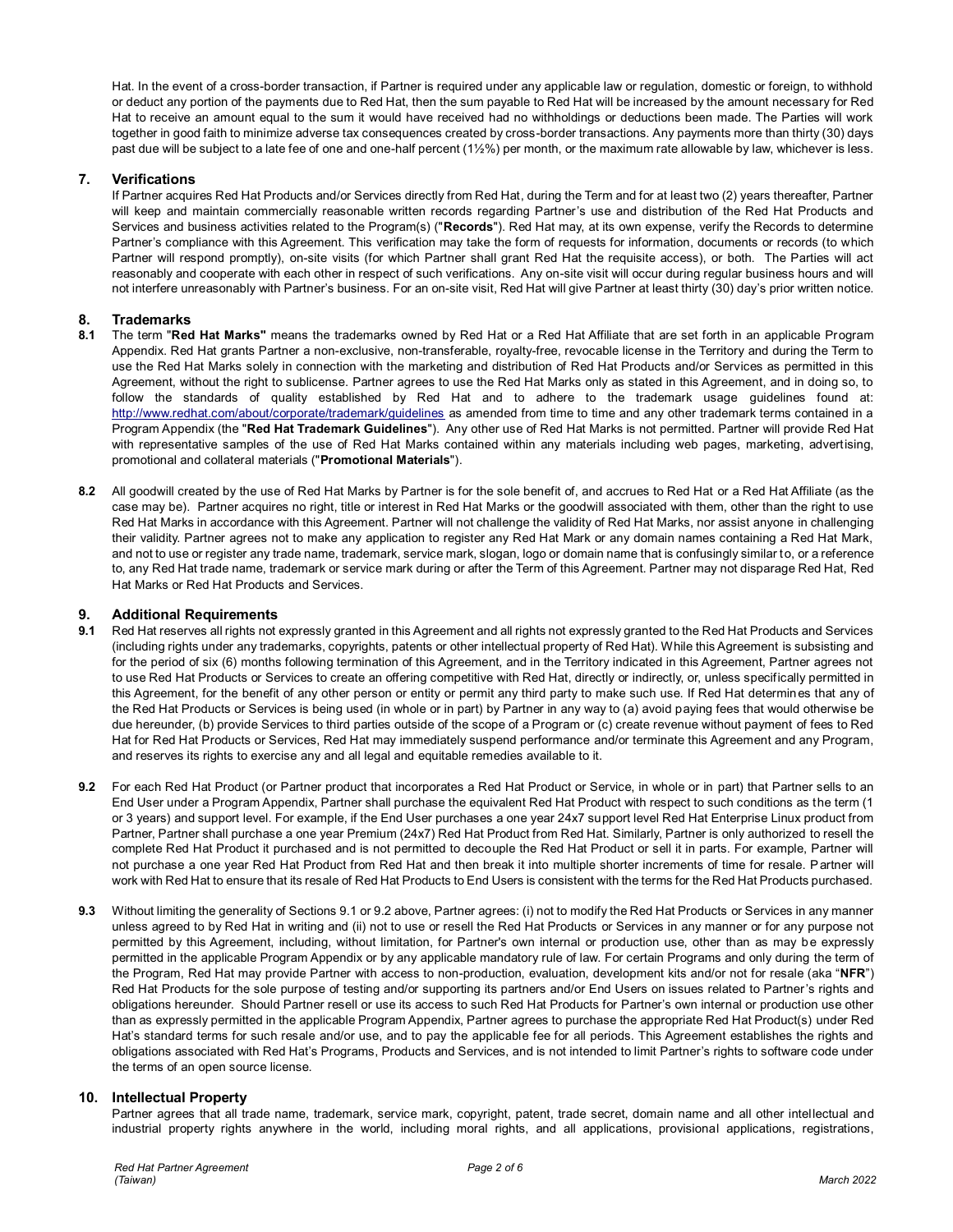continuations and renewals thereof, and all associated goodwill (present or future) in and to the Red Hat Products and Services, are and will, as among the Parties, be owned by and vested in Red Hat or its licensors, notwithstanding any use of terms such as "purchase," "sale" or the like within this Agreement. Red Hat may provide access to third party software programs with the Red Hat Software that are not part of the Red Hat Software. These third party programs are (a) not required to run the Red Hat Software, (b) provided as a convenience, and (c) subject to their own license terms. The license terms either accompany the third party software programs and/or may be viewed at [http://www.redhat.com/licenses/thirdparty/eula.html.](http://www.redhat.com/licenses/thirdparty/eula.html) If Partner does not agree to abide by the license terms for the third party software programs, then Partner may not install, use or distribute them.

# **11. Limited Warranties, Limitation of Liability, Disclaimer of Damages and Insurance and Indemnity**

- **11.1 General Representations and Warranties.** Red Hat represents and warrants that: (a) the Services will be performed in a professional and workmanlike manner by qualified personnel; (b) it has the authority to enter into this Agreement with Partner; and (c) to Red Hat's knowledge, Red Hat branded Software does not, at the time of delivery to Partner, include malicious code for the purpose of damaging or corrupting the Software.
- **11.2 Disclaimer of Warranties.** EXCEPT AS SET FORTH IN SECTION 11.1 ABOVE, TO THE MAXIMUM EXTENT PERMITTED BY APPLICABLE LAW, THE RED HAT PRODUCTS AND SERVICES ARE PROVIDED "AS IS" AND WITHOUT WARRANTIES OR CONDITIONS OF ANY KIND, INCLUDING IMPLIED WARRANTIES OF MERCHANTABILITY, NON-INFRINGEMENT AND FITNESS FOR A PARTICULAR PURPOSE. Partner will make no representations or warranties on behalf of Red Hat regarding the Red Hat Products or Services in connection with the distribution of the Red Hat Products or Services or otherwise.
- **11.3 Limitation of Liability.** TO THE MAXIMUM EXTENT PERMITTED BY APPLICABLE LAW, FOR ALL EVENTS AND CIRCUMSTANCES, RED HAT'S AND ITS AFFILIATES' AGGREGATE AND CUMULATIVE LIABILITY TO PARTNER AND ITS AFFILIATES ARISING OUT OF OR RELATING TO THIS AGREEMENT AND ANY ORDER FORM HEREUNDER, INCLUDING WITHOUT LIMITATION ON ACCOUNT OF PERFORMANCE OR NON-PERFORMANCE OF OBLIGATIONS, REGARDLESS OF THE FORM OF THE CAUSE OF ACTION, WHETHER IN CONTRACT, TORT (INCLUDING, WITHOUT LIMITATION, NEGLIGENCE), STATUTE OR OTHERWISE WILL BE LIMITED TO DIRECT DAMAGES AND WILL NOT EXCEED THE TOTAL AMOUNT PAID TO RED HAT AND ITS AFFILIATES BY PARTNER AND ITS AFFILIATES UNDER THIS AGREEMENT DURING THE TWELVE (12) MONTHS PRECEDING THE FIRST EVENT GIVING RISE TO LIABILITY FOR THE RED HAT PRODUCT OR SERVICE THAT IS THE SUBJECT MATTER OF THE CLAIM OR U.S. \$5,000.00, WHICHEVER IS GREATER. THE FOREGOING LIMITATION SHALL NOT APPLY TO CLAIMS FOR BODILY INJURY (INCLUDING DEATH) AND DAMAGE TO TANGIBLE PERSONAL PROPERTY CAUSED BY THE NEGLIGENCE OF RED HAT OR ITS EMPLOYEES.
- **11.4 Disclaimer of Damages.** NOTWITHSTANDING ANYTHING TO THE CONTRARY CONTAINED IN THIS AGREEMENT OR ANY ORDER FORM, TO THE MAXIMUM EXTENT PERMITTED BY APPLICABLE LAW, IN NO EVENT WILL RED HAT OR ITS AFFILIATES BE LIABLE TO THE PARTNER OR ITS AFFILIATES FOR: ANY CLAIM BASED UPON A THIRD PARTY CLAIM; ANY INCIDENTAL, CONSEQUENTIAL, SPECIAL, INDIRECT, EXEMPLARY OR PUNITIVE DAMAGES, WHETHER ARISING IN TORT, CONTRACT, OR OTHERWISE; OR FOR ANY DAMAGES ARISING OUT OF OR IN CONNECTION WITH ANY MALFUNCTIONS, DELAYS, LOSS OF DATA, LOST PROFITS, LOST SAVINGS, INTERRUPTION OF SERVICE, LOSS OF BUSINESS OR ANTICIPATORY PROFITS, EVEN IF RED HAT OR ITS AFFILIATES HAVE BEEN ADVISED OF THE POSSIBILITY OF SUCH DAMAGES. Without limiting the generality of the foregoing disclaimer, Red Hat Products and Services are not specifically designed, manufactured or intended for use in (a) the planning, construction, maintenance, control or direct operation of nuclear facilities, (b) aircraft navigation, control or communication systems, weapons systems or (c) direct life support systems. Partner agrees that it is solely responsible for the results obtained from the use of the Red Hat Products and Services.
- **11.5 Insurance and Indemnity.** Partner shall put in place and at all times maintain during the Term and for two (2) years thereafter, at its own cost and expense, appropriate and sufficient commercial general liability insurance with a reputable insurance company to cover the activities of Partner contemplated in this Agreement. The premiums for these policies of insurance shall be the responsibility of Partner. Upon request, Partner will provide Red Hat certificates of insurance for all insurance coverage**.** Partner will indemnify and hold harmless Red Hat from any and all liability, losses, costs, damages or expenses, including reasonable attorney's, solicitor's or legal fees and costs, resulting from or arising out of third party demands or claims against Red Hat relating to any of Partner's actions including, but not limited to, performance or non-performance under this Agreement.

# **12. Publicity and Confidentiality**

- **12.1 Publicity.** Partner will keep confidential and will not disclose, market or advertise to third parties the terms of this Agreement (including the fees paid hereunder). Partner or Red Hat may reference its relationship with the other, in the normal course of business including during earnings calls, discussions with analysts, meetings with the press, customer briefings, general marketing activities and in regulatory filings. Neither Party will issue formal press releases or other similar activities referencing the other Party without the written consent of the other Party.
- **12.2 Confidential Information.** The Parties agree that Confidential Information provided under this Agreement will be held and maintained in confidence and each Party will use at least the same degree of care to protect such Confidential Information that it uses to protect its own confidential information, but in no event less than reasonable care. The recipient may use Confidential Information of the other Party only for the purposes of exercising its rights and fulfilling its obligations under this Agreement. Confidential Information may be disclosed only to Affiliates, employees, agents and contractors with a need to know, and to its auditors and legal counsel, provided in each case they are under a written obligation or legal duty to keep such information confidential using standards of confidentiality not less restrictive than those required by this Agreement. **"Confidential Information"** means all information and materials disclosed by either Party to the other during the Term that is either marked confidential or, by the nature of the information or the circumstances surrounding its disclosure, would reasonably be considered confidential. Confidential Information does not include information that (i) is or later becomes publicly available without breach of this Agreement, or is disclosed by the disclosing Party without obligation of confidentiality; (ii) is known to the recipient at the time of disclosure by the disclosing Party without obligation of confidentiality; (iii) is independently developed by the recipient without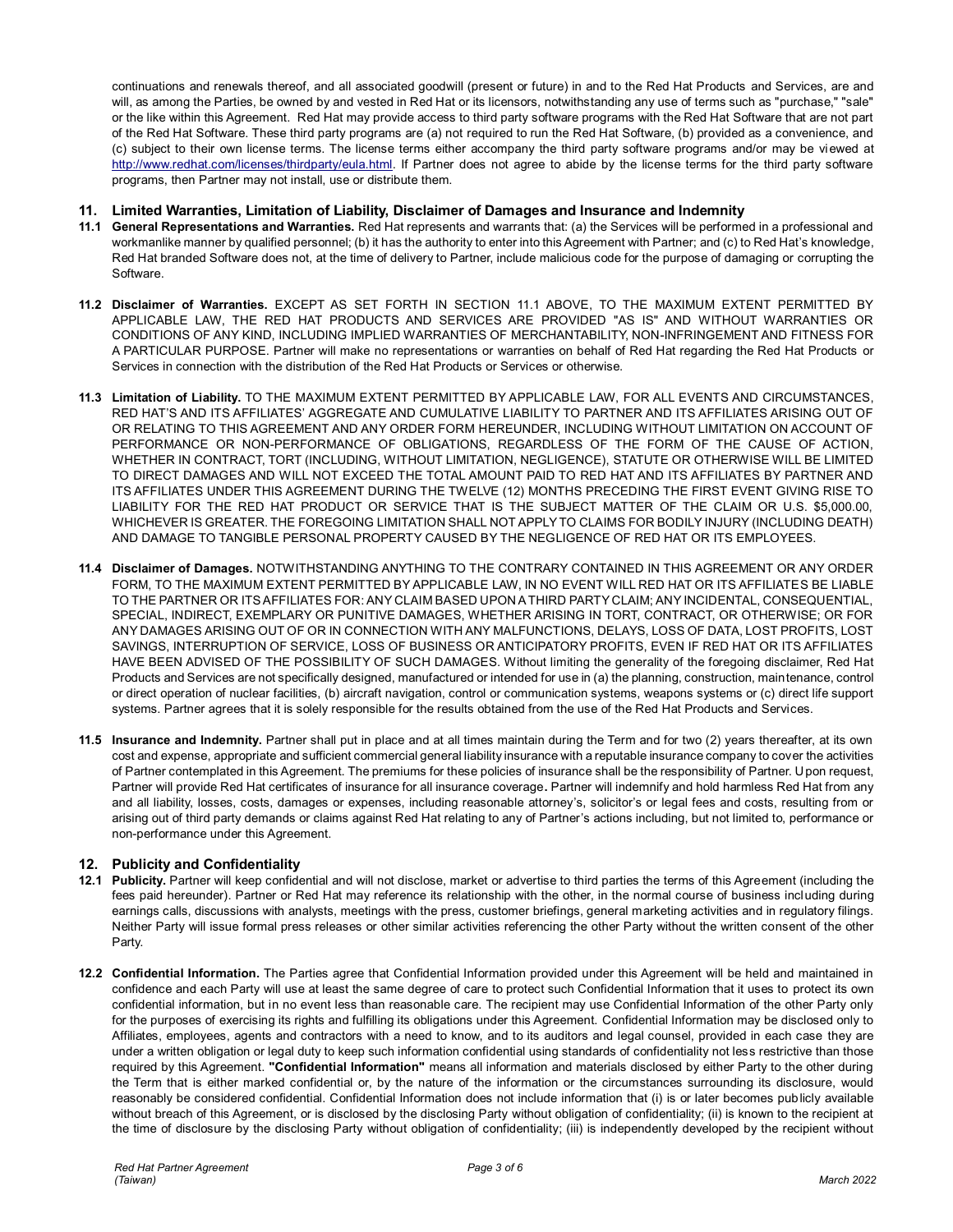use of the Confidential Information; (iv) becomes lawfully known or available to the recipient without restriction from a source having the lawful right to disclose the information; (v) is generally known or easily ascertainable by parties of ordinary skill in the business of the recipient; or (vi) is software code in either object code or source code form that is licensed under an open source license. Except in relation to Partner's obligations pursuant to Section 12.1, both Parties agree that obligations of confidentiality will exist for a period of two (2) years following initial disclosure of the particular Confidential Information.

# **13. Personal Data**

- 13.1 For the purposes of this Agreement, "**Personal Data**" shall mean data, whether true or not, about an individual who can be identified from the data or from the data and other information to which the organisation has or is likely to have access, and "**Data Protection Laws**" means (i) the Singapore Personal Data Protection Act 2012 (No.26 of 2012) and any regulations and guidelines made thereunder; and (ii) all other applicable laws and regulations relating to or impacting on the processing of Personal Data and privacy enacted in the countries where the Personal Data originated from and/or is processed, as amended from time to time.
- 13.2 Partner may disclose Personal Data (including without limitation Personal Data of its personnel, employees, clients, vendors, suppliers and agents) to Red Hat to enable Red Hat to provide the Services and perform its obligations under this Agreement.
- 13.3 Partner agrees that it shall at all times comply with its obligations under the Data Protection Laws.
- 13.4 Partner shall not, by any act or omission in connection with this Agreement, place Red Hat in breach of any Data Protection Laws.
- 13.5 Partner shall ensure that all instructions it provides to Red Hat in relation to the collection, use and disclosure of Personal Data comply with Data Protection Laws.
- 13.6 Partner shall obtain all consents from the individuals as are necessary to enable Red Hat to collect, use and disclose the individuals' Personal Data for the purposes of performing the Services and otherwise performing its obligations under this Agreement.

# **14. Termination**

- **14.1 Term.** This Agreement begins on the Effective Date and continues until the expiration or termination of all applicable Program Appendices ("**Term**"). The term of each Program Appendix is independent of the term of any other Program Appendix. "**Effective Date**" means the first date when both Parties have fully accepted or signed the Agreement.
- **14.2 Termination by Red Hat or Partner.** Red Hat may (without prejudice to any other right or remedy) terminate this Agreement in whole or in part (including any Program Appendix and Partner's participation in any Program) for any reason at any time upon ninety (90) days prior written notice to Partner. If Partner or Red Hat breaches the terms of this Agreement, and the breach is not cured within thirty (30) days after written notice of the breach is given to the breaching Party (except for payment obligations, in which case five (5) days), then the other Party may, by giving written notice of termination to the breaching Party, terminate this Agreement in whole or in part (including any Program Appendix and Partner's participation in any Program) without prejudice to any other right or remedy; unless a shorter cure period is otherwise stated under this Agreement or in the applicable Program Appendix and provided that no cure period is required for a breach of Sections 8, 9.1, 12.2 or 15.4 hereof.
- **14.3 Effect of Agreement Termination or Expiration**. Termination or expiration of this Agreement in whole for any reason will immediately terminate Partner's participation in any and all Programs. Upon such termination or expiration, Partner will immediately (i) cease referring to itself as a Red Hat Partner, or any other title associated with the Program, and using those titles in any communication or advertising; (ii) to the extent applicable, cease all promotion, demonstration, sale(s) and distribution of the Red Hat Products and/or Services; (iii) cease all use of the Red Hat Marks; (iv) return or destroy, at Red Hat's option, all printed materials containing Red Hat Marks, including all documentation and Promotional Materials; and (v) remit all fees due to Red Hat within fifteen (15) days of such termination or expiration. If the termination is not the result of a Partner breach, the Partner will be entitled to sell, for a period of no longer than sixty (60) days after termination, any of its inventory of Red Hat Products (subject to this Agreement) for which Red Hat has been fully paid and that are required to fulfill any unperformed contracts of Partner outstanding at the date of termination or expiration. All rights and obligations of the Parties under this Agreement and all applicable Program Appendices will terminate immediately, except that obligations under Sections 6, 7, 8.2, 10, 11.2 – 11.5, 12, 13, 14.3 - 14.4, 15.1 - 15.4, 15.7, 16, 17 and 18 hereof, and any Partner payment obligations will survive such termination or expiration. Termination of this Agreement shall not affect any agreements between Red Hat and any End User.
- **14.4 No Compensation.** Upon termination or expiration of this Agreement for any reason or at any time, Red Hat will have no obligation to Partner (except as Red Hat otherwise may be liable to Partner for Red Hat's material breach of this Agreement), or to any employee, agent or representative of Partner, for compensation or for damages of any kind, whether on account of the loss by Partner or such employee, agent or representative of present or prospective sales, investments, compensation or goodwill. Partner hereby indemnifies and holds Red Hat harmless from and against any and all claims, costs, damages and liabilities whatsoever asserted by any employee, agent or representative of Partner under any applicable cancellation, termination, labor, social security, payments under national insurance, or other laws or regulations.

# **15 General Provisions**

- **15.1 Governing Law and Venue.** Any claim, controversy or dispute arising out of or related to this Agreement is governed by the substantive laws of the Republic of Singapore. To the extent permissible by law, the terms of the United Nations Convention on Contracts for the International Sale of Goods will not apply, even where adopted as part of the domestic law of the country whose law governs the Agreement.
- **15.2 Dispute Resolution.** All disputes, differences or questions arising out of this Agreement including the interpretation of the terms herein or with regard to the obligations, failure or breach of any terms thereof by any of the Parties and/or compensation/damages payable under this Agreement or of any matter whatsoever arising under this Agreement, which have not been settled amicably within thirty (30) days from the commencement of informal negotiation, shall be referred by either Party to arbitration in accordance with the Arbitration Rules of the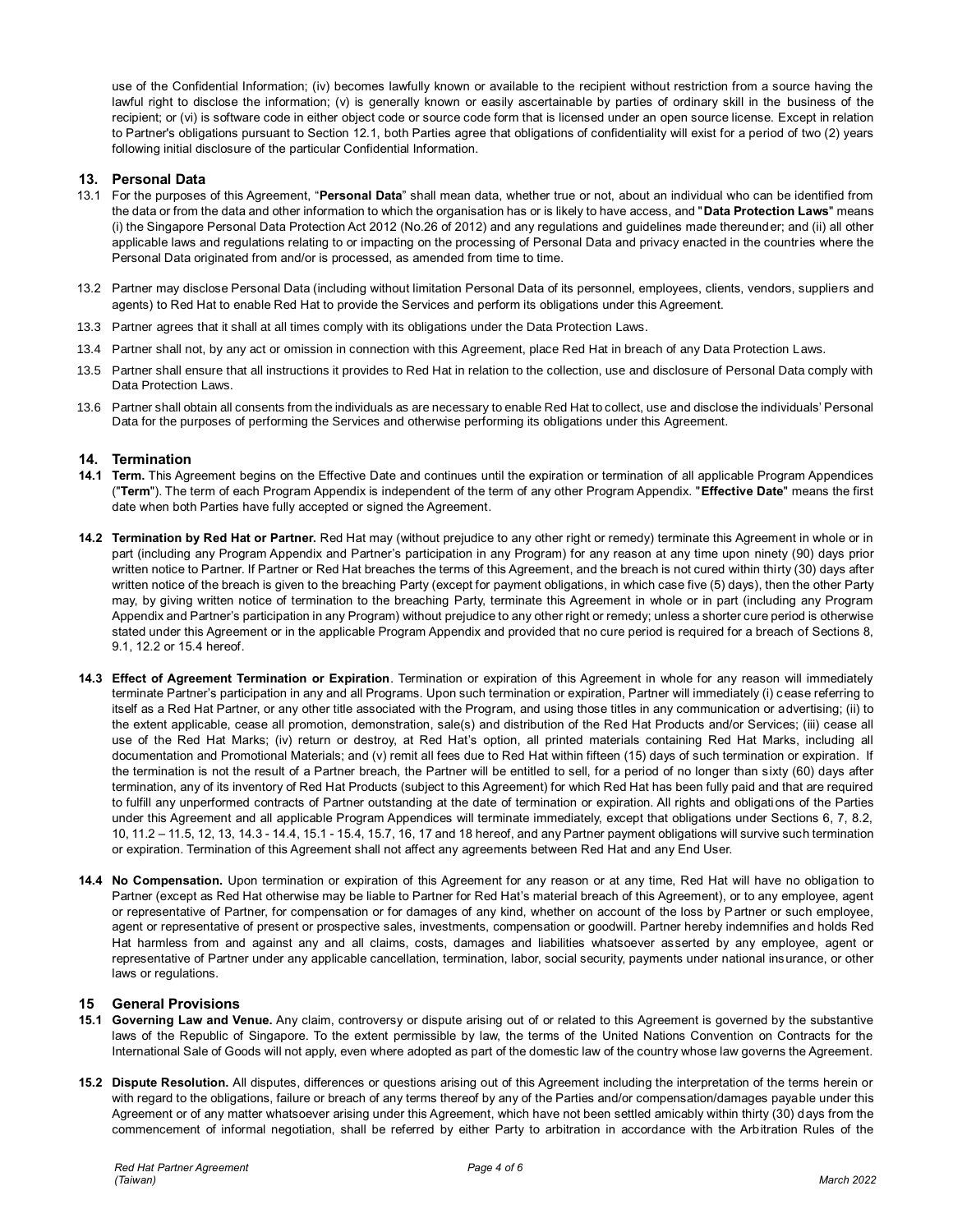Singapore International Arbitration Centre ("SIAC") as presently in force and the award made in pursuance thereof shall be binding on the Parties. The seat of Arbitration shall be Singapore. The proceedings of arbitration shall be conducted in English. The arbitral tribunal shall consist of one (1) arbitrator to be appointed by the mutual agreement of the Parties, failing which the appointment shall be made by the president of the SIAC. The decision or award so given by the arbitrators shall be final and binding on the Parties hereto. Any Party may at any time without regard to any notice periods required by the provisions hereof, and as often as is necessary or appropriate, seek interlocutory, provisional or interim relief or remedies from any court of competent jurisdiction (including, without limitation, to the extent available under applicable law, a temporary restraining order or preliminary injunction).

**15.3 Notices.** All notices, consents, waivers and other communications required or permitted by this Agreement must be in English, in writing, and will be deemed given when (a) delivered to the appropriate address by hand or by nationally recognized overnight courier service (costs prepaid); (b) sent by facsimile or e-mail with written confirmation of transmission by the transmitting equipment delivered promptly thereafter; or (c) received by the addressee, if sent by certified mail, return receipt requested, in each case to the following addresses, facsimile numbers or e-mail addresses and marked to the attention of the person (by name or title) designated hereafter (or to such other address, facsimile number, e-mail address or person as a party hereto may designate by notice to the other parties hereto): For Partner: the most current address/fax number indicated on the Application or at such other address as may be communicated by Partner to Red Hat in writ ing; For Red Hat: Head of Legal Asia Pacific Region, 8 Shenton Way, #11-00, Singapore 068811; Facsimile: +65-6490-4201.

# **15.4 Compliance with Law and Export Controls**

- **15.4.1**As between Red Hat and Partner, Partner (a) understands that countries, including the U.S., may restrict the import, use, export, re-export or transfer of encryption products and other controlled materials (which may include Red Hat Products, Services or related technical information) ("**Controlled Materials**"); (b) will be solely responsible for compliance with any such import, use, export, re-export or transfer restrictions in connection with Partner's use, sale and/or distribution of Controlled Materials; and (c) will be the importer and exporter of record of the Controlled Materials that Partner uses, sells and/or distributes, and is responsible for all associated obligations, including but not limited to, paying all import duties and tariffs, and obtaining any required regulatory approvals, registrations, and export and import **licenses**
- **15.4.2** Partner acknowledges that Red Hat may be prohibited from providing Controlled Material(s) if Red Hat has knowledge or reason to believe that a violation of the applicable law will or has occurred.
- **15.4.3** As required by U.S. law, Partner represents and warrants that it: (a) understands that certain of the Controlled Materials are of U.S. origin and subject to export controls under the U.S. Export Administration Regulations (the "**EAR**"); (b) is not located in (or owned or controlled by any person or entity located in) any country listed in Country Group E:1 in Supplement No. 1 to part 740 of the EAR or by any person or entity listed on the U.S. Department of Treasury Office of Foreign Assets Control ("OFAC") list of Specially Designated Nationals and Blocked Persons ("SDNs") (and is not 50% or more owned or controlled by any one or more persons or entities identified on the SDN list); (c) will not export, re-export or transfer the Controlled Materials to (1) any prohibited destination, (2) anyone who has been prohibited from participating in U.S. export transactions by any federal agency of the U.S. government or (3) any end user who Partner knows or has reason to know will use them in the design, development or production of nuclear, chemical or biological weapons, or rocket systems, space launch vehicles, or sounding rockets, or unmanned air vehicle systems or any other prohibited use under the EAR; and (d) understands and agrees that if it is in the United States and exports, re-exports or transfers the Controlled Materials to eligible end users, it will, to the extent required by EAR Section 740.17(e), submit semi-annual reports to the U.S. Commerce Department's Bureau of Industry and Security, that include the name and address (including country) of each transferee.
- **15.4.4** Partner and its Affiliates and any other persons performing any activities related to this Agreement, will comply with all applicable laws and regulations including all applicable anti-corruption laws and regulations, such as the U.S. Foreign Corrupt Practices Act and the U.K. Bribery Act (collectively, the "**Anti-Corruption Laws**"), and will not engage in conduct that would cause Red Hat to violate any law or regulation including the Anti-Corruption Laws. None of Partner or its Affiliates, or any other persons performing activities related to this Agreement shall, directly or indirectly, offer, pay, promise to pay, or authorize the payment of anything of value to any government or public official to influence that government or public official in his or her official capacity, in order to retain or obtain business for Partner or Red Hat, or to secure any improper advantage for Partner or Red Hat. For purposes of this Agreement, government or public official includes employees and officers of a government agency, department or instrumentality, as well as the employees or officers of government-owned or government-controlled companies, public international organizations, political parties and candidates for political office. None of Partner or its Affiliates, or any other persons performing activities related to this Agreement shall, directly or indirectly, offer, promise or give a financial or other advantage to any person in order to induce the recipient to improperly perform any relevant function or activity, or to reward the recipient for the improper performance of any relevant function or activity, nor shall they solicit or accept a financial or other advantage from any person in exchange for the improper performance of any relevant function or activity. Partner will not submit any falsified documents or records to Red Hat. Partner will not permit its resellers or partners or any other third-party business partners (collectively, "**Supply Chain Entities**") acting on behalf of Partner in connection with the services performed under this Agreement to do anything that would violate or cause Red Hat to violate any law or regulation including the Anti-Corruption Laws. If Red Hat believes that Partner or any Supply Chain Entity has breached or may breach any of the provisions of this Section or a notice is provided pursuant to this Section, Red Hat may terminate the Agreement or suspend its performance without any liability to Partner.
- **15.4.5** Partner will not engage in any activity that is prohibited under the Anti-boycotting Act (50 USCA 2407) and the Restrictive Trade Practices or Boycotts Regulations of the EAR (set forth in 15 CFR Part 760) and shall comply with any applicable reporting requirements thereunder.
- **15.5 No Assignment.** This Agreement is only assignable by Partner with Red Hat's prior written consent. Any assignment made by Partner without Red Hat's prior written consent will be void and Red Hat will not be required to recognize the assignment. Red Hat may assign any or all of its rights and delegate or novate any or all of its obligations hereunder without the prior approval of Partner. At the request of Red